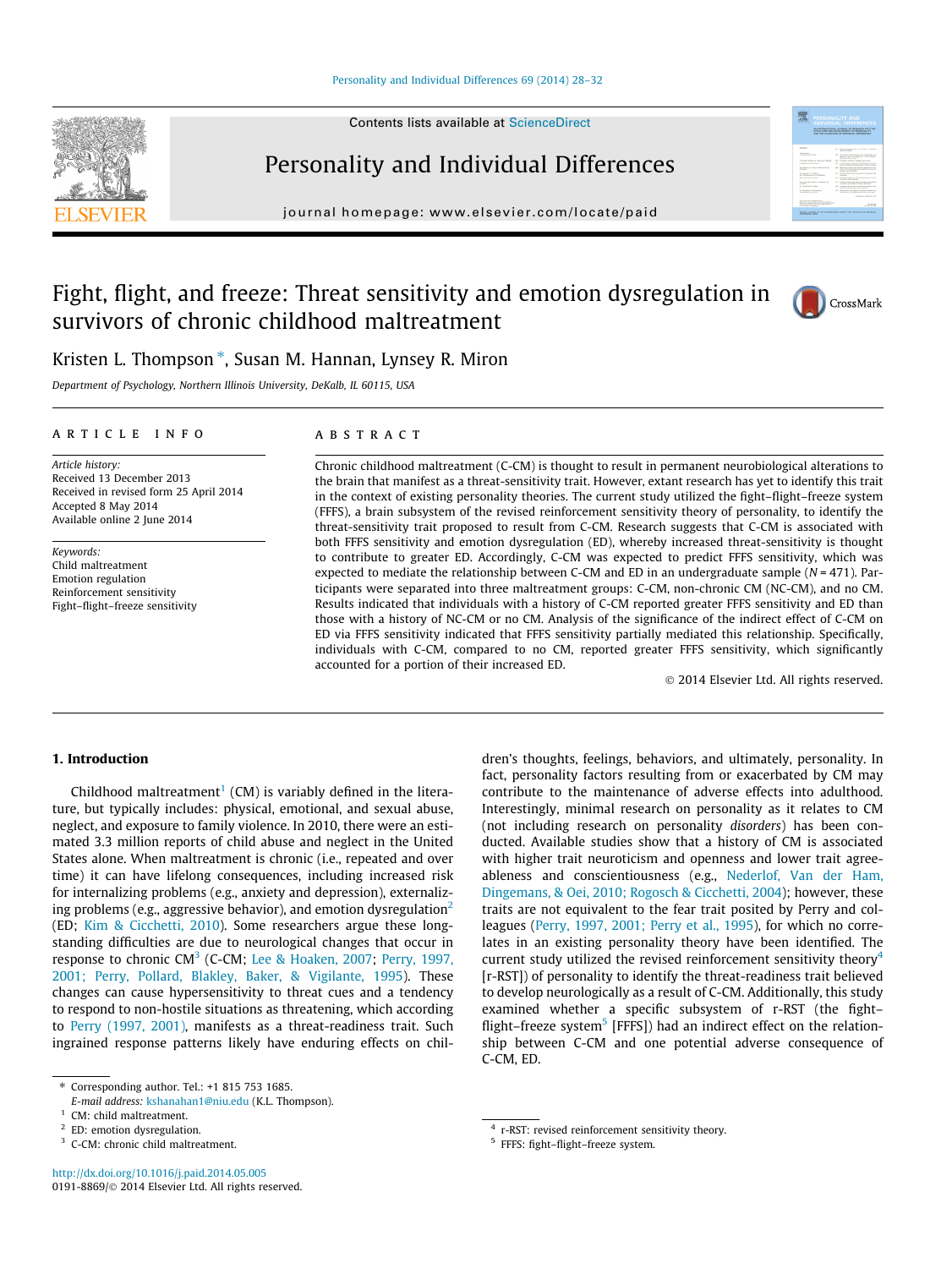#### 1.1. Neurobiological impacts of CM

Children who experience C-CM often live in environments where violence is expected but unpredictable, resulting in perpetual fear states. Chronic victimization and early exposure to violence can permanently alter neurobiological development in children [\(Teicher et al., 2003\)](#page--1-0) and are believed to cause persistent, maladaptive threat perceptions and responses ([Lee & Hoaken,](#page--1-0) [2007; Perry, 1997, 2001; Perry et al., 1995\)](#page--1-0). For example, [Lee and](#page--1-0) [Hoaken \(2007\)](#page--1-0) review neurobiological impacts of CM and posit that chronic exposure to violence is associated with fear conditioning in the prefrontal cortex and an overdevelopment of fear responses in the limbic system. Many other alterations to neurological structures have been identified in children who have experienced CM (see [Teicher et al., 2003](#page--1-0) for review), including alterations to the hippocampus and amygdala, which are of particular interest given the role of the hippocampus in dissociation and the amygdala in fear conditioning and the fight-or-flight response.

Thus, childhood experiences can have profound effects on brain organization and development. When experiences of maltreatment dominate, neural connections related to threat perception and response are strengthened relative to other connections, resulting in a brain that is ''hardwired'' to expect threat ([Lee & Hoaken,](#page--1-0) [2007](#page--1-0); [Perry, 1997, 2001; Perry et al., 1995\)](#page--1-0). Perry and colleagues ([Perry, 1997, 2001; Perry et al., 1995](#page--1-0)) posit that the chronic fear state effected by C-CM can result in a hyperarousal-based pattern of responding to perceived threats, which is akin to a fight-or-flight response in which one physiologically, emotionally, and cognitively prepares to challenge or escape a situation. They also argue that children who have repeatedly failed to fight or flee learn to make themselves as inconspicuous as possible and dissociate (i.e., ''freeze'') in order to avoid harm [\(Perry, 2001\)](#page--1-0).

[Shields and Cicchetti \(1998\)](#page--1-0) describe a similar process of threat-sensitivity development. They argue that maltreated children are forced to endure an interminable possibility that violence might occur at any time, which leads to the development of heightened arousal and hypervigilance for threat cues. These factors cause maltreated children to become easily triggered and either emotionally and physically prepare for a fight or mentally remove themselves from threat. Consistent with these arguments, [Shields](#page--1-0) [and Cicchetti \(1998\)](#page--1-0) report increased aggression, dissociation, and ED among children with a history of CM.

#### 1.2. The reinforcement sensitivity theory of personality

The revised RST (r-RST; [Gray, 1970, 1982; Gray & McNaughton,](#page--1-0) [2000](#page--1-0)) may be well suited to capture this hypothesized threat-sensitivity trait. The RST is a biological theory of personality in which individual differences in brain activation and corresponding behavior were used to identify brain subsystems that make-up personality. The r-RST includes three major brain subsystems: the behavioral activation system (BAS), the fight–flight–freeze system (FFFS), and the behavioral inhibition system (BIS). The BAS is related to anticipatory pleasure, and is associated with personality characteristics of optimism, reward-orientation, and impulsiveness. The FFFS is responsible for behavioral reactions to fear and is associated with personality factors related to avoidance and fear-proneness. Finally, the BIS is associated with anxious personality traits and is thought to mediate FFFS-avoidance and BASapproach motivations ([Corr, 2008; Hannan & Orcutt, 2013](#page--1-0)). The r-RST makes a clear distinction between fear (FFFS) and anxiety (BIS); fear directs one away from threat whereas anxiety induces caution when one must move toward threat ([Corr, 2008\)](#page--1-0). Essentially, anxiety is associated with future danger and fear is associated with imminent danger ([Barlow, 1988\)](#page--1-0).

No known research has employed r-RST to evaluate personality in the context of CM; however, the FFFS resembles the threat-readiness trait Perry and colleagues describe [\(Perry, 1997, 2001; Perry](#page--1-0) [et al., 1995\)](#page--1-0). A sensitive FFFS system is associated with heightened fearfulness and threat-readiness [\(Gray & McNaughton, 2000\)](#page--1-0), which is consistent with the response styles of hypervigilance and expectation for imminent danger associated with C-CM.

#### 1.3. Child maltreatment and emotion dysregulation

Developmental research has demonstrated that emotion regulation is not simply present at birth; it develops across the lifespan ([Dodge & Garber, 1991](#page--1-0)). Accordingly, early interactions with primary caregivers shape the development of emotion regulation ([Calkins & Hill, 2007](#page--1-0)). When violence and chaos are present in the home, the development of adaptive emotion regulation is disrupted ([Morris, Silk, Steinberg, Myers, & Robinson, 2007](#page--1-0)). A history of C-CM is an identified factor in the development of ED ([Ehring &](#page--1-0) [Quack, 2010\)](#page--1-0), and ED has been found to mediate the relationship between CM and associated negative outcomes [\(Shields &](#page--1-0) [Cicchetti, 1998](#page--1-0)). [Shields and Cicchetti \(1998\)](#page--1-0) argue that exposure to C-CM increases threat-sensitivity and emotional arousal in response to threat, which draws attention away from attempts to regulate emotions when threatened. Further, prior research has documented associations between FFFS sensitivity and ED ([Hannan & Orcutt, 2013; Tull, Gratz, Latzman, Kimbrel, & Lejuez,](#page--1-0) [2010](#page--1-0)), supporting the argument that FFFS sensitivity contributes causally to the relationship between CM and ED.

#### 2. Overview and hypotheses

The current study proposed that FFFS sensitivity would capture the trait-like response style believed to develop in response to C-CM. While the distinction between C-CM and non-chronic  $CM<sup>6</sup>$ (NC-CM) is less clear than the distinction between the presence and absence of CM, it is an important one to make given Perry and colleagues [\(Perry, 1997, 2001](#page--1-0)) argument that neurological alterations primarily occur in response to C-CM. It was hypothesized that FFFS sensitivity would be higher among adults who experienced C-CM compared to those reporting a history of NC-CM or no CM. Consistent with prior research (e.g., [Ehring & Quack, 2010](#page--1-0)), adult survivors of C-CM were also expected to exhibit more ED than those who experienced NC-CM and no CM. Finally, given arguments that response styles developed as a result of C-CM are responsible for negative outcomes such as ED, an indirect effect of FFFS sensitivity on the relationship between CM type and ED was hypothesized. Specifically, those reporting a history of C-CM, relative to no CM, were expected to have heightened FFFS sensitivity, which was expected to predict increased ED. However, given the emphasis on the chronic nature of maltreatment in research on neural adaptations to maltreatment, it was predicted that individuals reporting a history of NC-CM would not have heightened FFFS sensitivity or ED relative to those reporting no CM.

# 3. Method

## 3.1. Participants

Participants were 471 undergraduate students from a mid-sized Midwestern university. Fifteen cases were removed because participants elected not to provide information regarding CM frequency and could not be classified as having experienced C-CM or NC-CM. Three cases were removed due to substantial missing

<sup>6</sup> NC-CM: non-chronic child maltreatment.